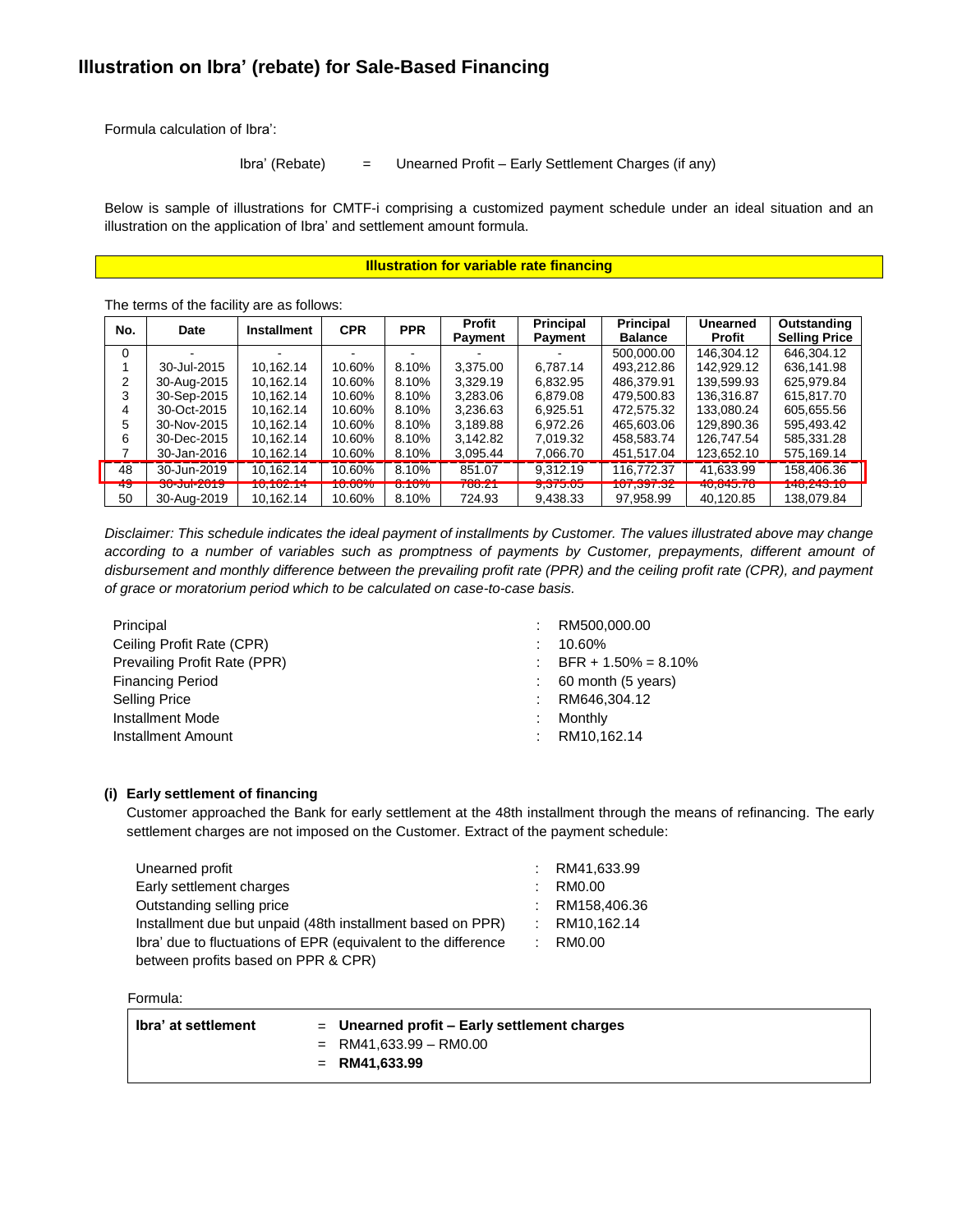| <b>Settlement amount</b> | $=$ Outstanding selling price + Installments due + Late payment charges $-$<br>Adjustment on Ibra' due to fluctuations of PPR (if any) – Ibra' at settlement |  |
|--------------------------|--------------------------------------------------------------------------------------------------------------------------------------------------------------|--|
|                          | $=$ RM158,406.36 + RM10,162.14 + RM0.00 - RM0.00 - RM41,633.99<br>$=$ RM126.934.51                                                                           |  |

#### **(ii) Settlement after for closure**

Customer defaulted 11 instalments (from 37<sup>th</sup> to 47<sup>th</sup> instalment). Within the period, the Bank executed foreclosure proceedings and auctioned the asset. Proceeds amounting to RM185,000.00 were received by the Bank from the auction. The Bank determined the amount of early settlement charges (the Bank has approved computation and components of this charge) to be RM300.00 (amount is only for illustrative purposes).

| Unearned profit at 48 <sup>th</sup> installment | $=$ RM41,633.99                                    |
|-------------------------------------------------|----------------------------------------------------|
| Outstanding selling price                       | $=$ RM158.406.36                                   |
| Late payment charges                            | $=$ RM1,016.40 (illustrative amount only)          |
| Early settlement charges                        | $=$ RM300.00                                       |
| Installment due but unpaid                      | $=$ 11 installments & 48 <sup>th</sup> installment |
|                                                 | $= 12 \times$ RM10,162.14                          |
|                                                 | $=$ RM121,945.68                                   |
|                                                 |                                                    |

Formula:

| lbra' | $=$ Unearned profit $=$ Early settlement charges |
|-------|--------------------------------------------------|
|       | $=$ RM41,633.99 - RM300.00                       |
|       | $=$ RM41.333.99                                  |
|       |                                                  |

| <b>Settlement amount</b> | $=$ Outstanding selling price + Installments due + Late payment charges $-$ Ibra' |
|--------------------------|-----------------------------------------------------------------------------------|
|                          | $=$ RM158,406.36 + RM121,945.68 + RM1,016.40 - RM41,333.99                        |
|                          | $=$ RM240.034.45                                                                  |
|                          |                                                                                   |

Since the proceeds from auction is less than the settlement amount to be payable by customer, the Bank claims the different of:

Amount claimed = RM240,034.45 – RM185,000.00  $=$  RM55,034.45

**Note:** 

- The calculation and amount are for illustration purpose only.
- The computation is based on system/ spreadsheet.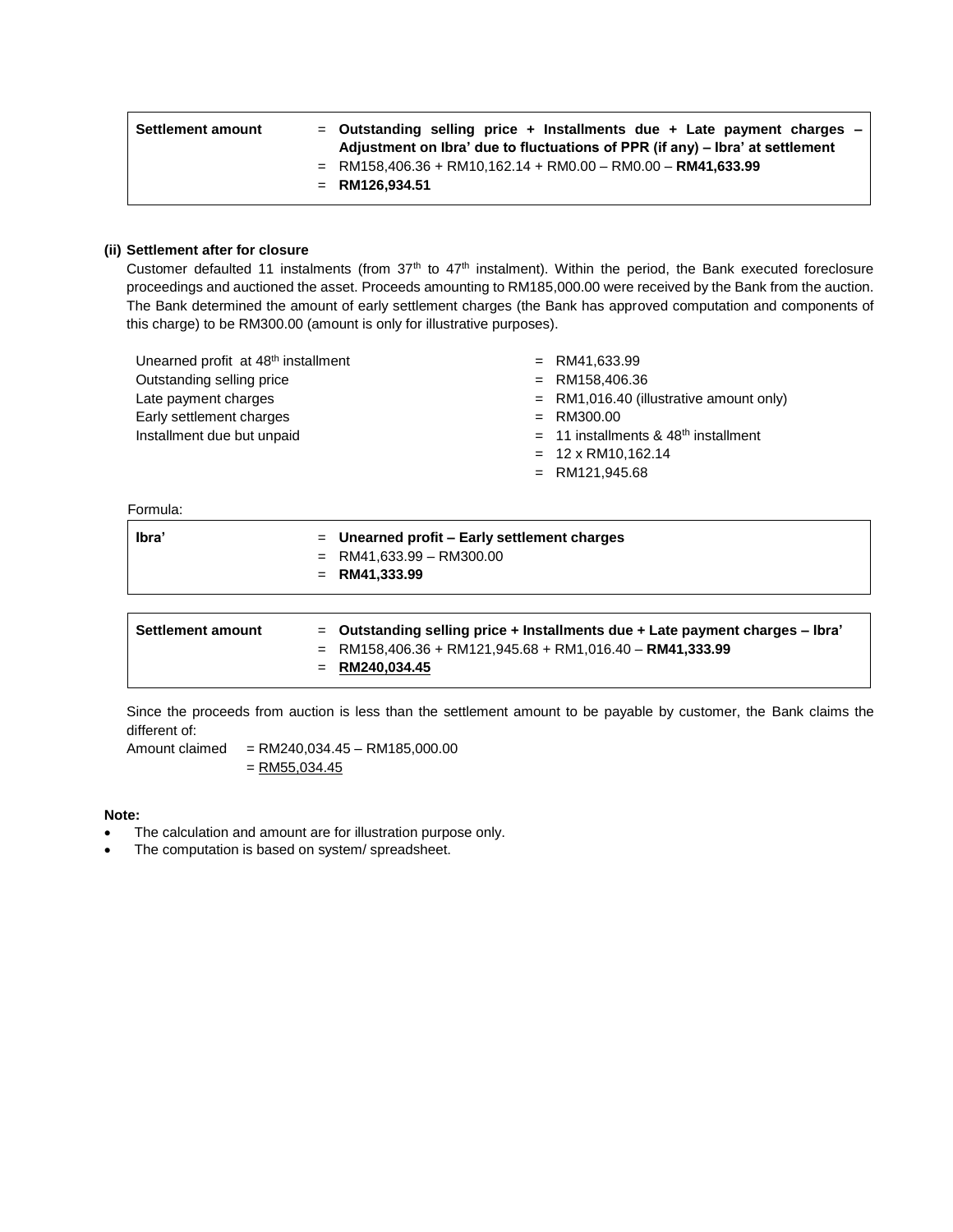**Illustration for fixed rate financing**

Terms of the financing are as follows:

Selling Price Profit Rate (PR) Financing Period Principal Installment Mode : RM608,291.78

- : 8.00%
- : 60 month (5 years)
- : RM500,000.00
- : Monthly

# **Illustrative Customised Payment Schedule for Fixed Rate**

| Year 1 | No.<br>Date |                   | <b>Installment</b> | <b>PR</b> | Profit<br>Payment | <b>Principal</b><br>Payment | <b>Principal</b><br><b>Balance</b> | <b>Unearned</b><br><b>Profit</b> | <b>Outstanding</b><br><b>Selling Price</b> |
|--------|-------------|-------------------|--------------------|-----------|-------------------|-----------------------------|------------------------------------|----------------------------------|--------------------------------------------|
|        | 0           |                   |                    |           |                   |                             | 500.000.00                         | 99.999.99                        | 599.999.99                                 |
|        |             | 31-Jul-2019       | 10.138.20          | 8.00%     | 3.333.33          | 6.804.87                    | 493.195.13                         | 104.958.45                       | 598.153.58                                 |
|        |             | 30-Aug-2019       | 10.138.20          | 8.00%     | 3.287.97          | 6.850.23                    | 486.344.90                         | 101.670.48                       | 588,015.38                                 |
|        | 3           | 30-Sep-2019       | 10.138.20          | 8.00%     | 3.242.30          | 6.895.90                    | 479.449.00                         | 98.428.18                        | 577.877.18                                 |
|        | 4           | 30-Oct-2019       | 10.138.20          | 8.00%     | 3.196.33          | 6.941.87                    | 472.507.13                         | 95.231.85                        | 567.738.98                                 |
|        | 5           | 30-Nov-2019       | 10.138.20          | 8.00%     | 3.150.05          | 6.988.15                    | 465.518.98                         | 92.081.80                        | 557.600.78                                 |
|        | 6           | 30-Dec-2019       | 10.138.20          | 8.00%     | 3.103.46          | 7.034.74                    | 458.484.24                         | 88.978.34                        | 547.462.58                                 |
|        |             | $30 - Jan - 2020$ | 10.138.20          | 8.00%     | 3.056.56          | 7.081.64                    | 451.402.60                         | 85.921.78                        | 537 324 38                                 |
|        | 48          | 30-Jun-2023       | 10.138.20          | 8.00%     | 838.97            | 9.299.23                    | 116.546.33                         | 5.111.85                         | 121.658.18                                 |
|        | 49          | 30-Jul-2023       | 10.138.20          | 8.00%     | 776.98            | 9.361.22                    | 107.185.11                         | 4.334.87                         | 111.519.98                                 |
|        | 50          | 30-Aug-2023       | 10,138.20          | 8.00%     | 714.57            | 9,423.63                    | 97,761.48                          | 3,620.30                         | 101,381.78                                 |
|        | 58          | 30-Apr-2024       | 10.138.20          | 8.00%     | 200.09            | 9.938.11                    | 20.075.21                          | 200.97                           | 20.276.18                                  |
| Year 5 | 59          | 30-May-2024       | 10.138.20          | 8.00%     | 133.83            | 10.004.37                   | 10.070.84                          | 67.14                            | 10.137.98                                  |
|        | 60          | 30-Jun-2024       | 10,138.20          | 8.00%     | 67.14             | 10.070.84                   | 0.00                               | 0.00                             | 0.00                                       |

*Disclaimer: This schedule indicates the ideal payment of installments by Customer. The values illustrated above may change according to a number of variables such as promptness of payments by Customer, different amount of disbursement and prepayments.*

### *Illustration on the application of formula*

#### **(i) Early settlement of financing**

Customer approached the Bank for early settlement at the 48th installment. The early settlement charges are not imposed on the Customer.

| Unearned profit                                            | RM5.111.85   |
|------------------------------------------------------------|--------------|
| Outstanding selling price                                  | RM121.658.18 |
| Installment due but unpaid at 48 <sup>th</sup> installment | RM10,138.20  |
| Late payment charges                                       | RM0.00       |
| Early settlement charges                                   | RM0.00       |

Formula:

| lbra' at settlement | $=$ Unearned profit – Early settlement charges<br>$=$ RM5,111.85 - RM0.00<br>$=$ RM5.111.85 |
|---------------------|---------------------------------------------------------------------------------------------|
|                     |                                                                                             |

| <b>Settlement amount</b> | $=$ Outstanding selling price + Installments due + Late payment charges – Ibra' at<br>settlement |
|--------------------------|--------------------------------------------------------------------------------------------------|
|                          | $=$ RM121.658.18 + RM10.138.20 + RM0.00 - RM5.111.85<br>$=$ RM126.684.53                         |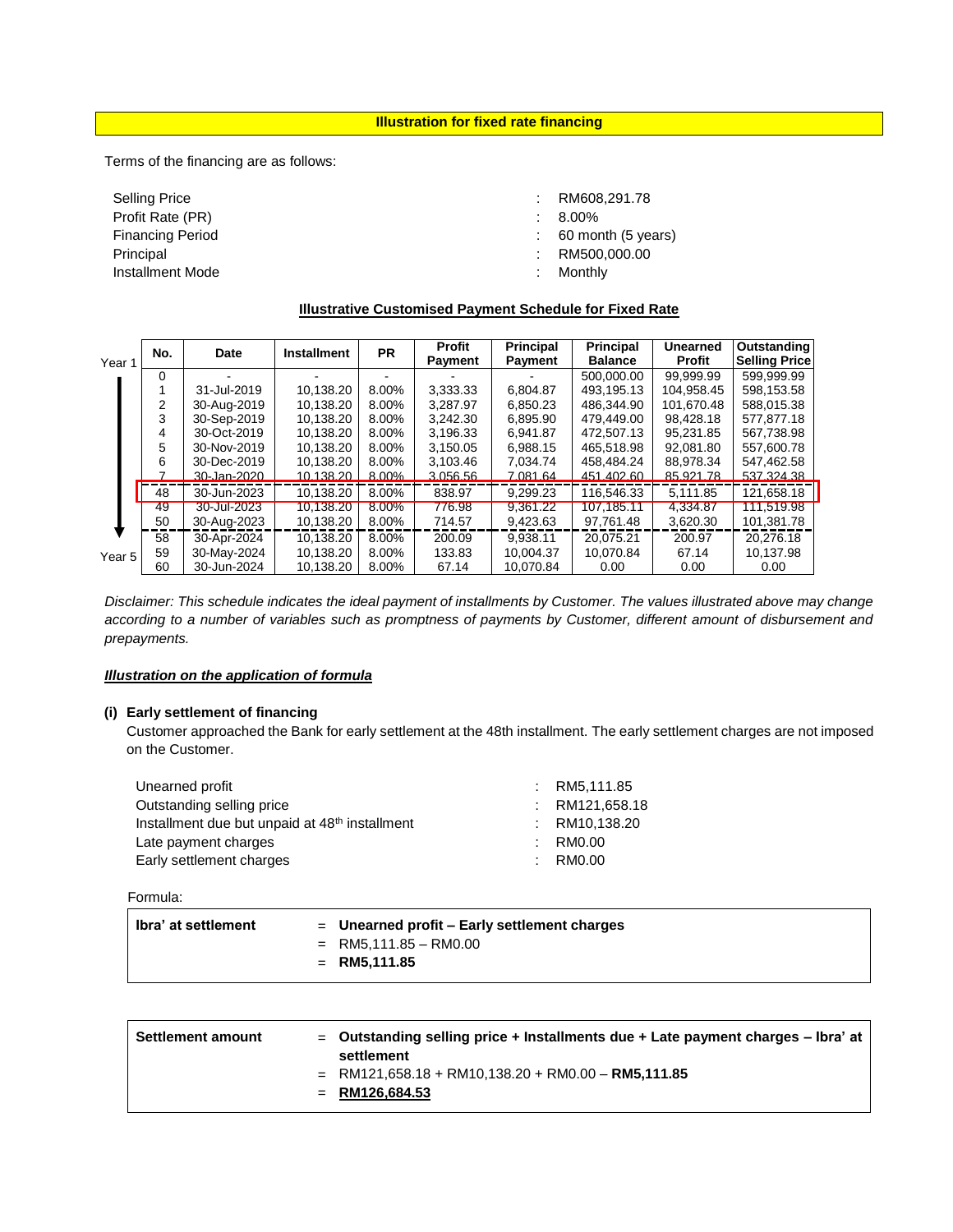### **(ii) Settlement after for closure**

Customer defaulted 11 instalments (from  $37<sup>th</sup>$  to  $47<sup>th</sup>$  instalment). Within the period, the Bank executed foreclosure proceedings and auctioned the asset. Proceeds amounting to RM185,000.00 were received by the Bank from the auction. The Bank determined the amount of early settlement charges (the Bank has approved computation and components of this charge) to be RM300.00 (amount is only for illustrative purposes).

| Unearned profit at 48 <sup>th</sup> installment<br>Outstanding selling price<br>Late payment charges<br>Early settlement charges<br>Installment due but unpaid | $=$ RM5,111.85<br>$=$ RM121,658.18<br>$=$ RM1,008.05 (illustrative amount only)<br>$=$ RM300.00<br>$=$ 11 installments & 48 <sup>th</sup> installment<br>$= 12 \times$ RM10,138.20 |
|----------------------------------------------------------------------------------------------------------------------------------------------------------------|------------------------------------------------------------------------------------------------------------------------------------------------------------------------------------|
|                                                                                                                                                                | $= 121,658.40$                                                                                                                                                                     |
| Formula:                                                                                                                                                       |                                                                                                                                                                                    |

| lbra' | $=$ Unearned profit – Early settlement charges |
|-------|------------------------------------------------|
|       | $=$ RM5,111.85 - RM300.00                      |
|       | $=$ RM4.811.85                                 |
|       |                                                |

| <b>Settlement amount</b> | $=$ Outstanding selling price + Installments due + Late payment charges $-$ Ibra'<br>$=$ RM121,658.18 + RM121,658.40 + RM1,008.05 - RM4,811.85<br>= RM239,512.78 |
|--------------------------|------------------------------------------------------------------------------------------------------------------------------------------------------------------|
|--------------------------|------------------------------------------------------------------------------------------------------------------------------------------------------------------|

Since the proceeds from auction is less than the settlement amount to be payable by customer, the Bank claims the different of:

Amount claimed = RM239,512.78 – RM185,000.00  $=$  RM54,512.78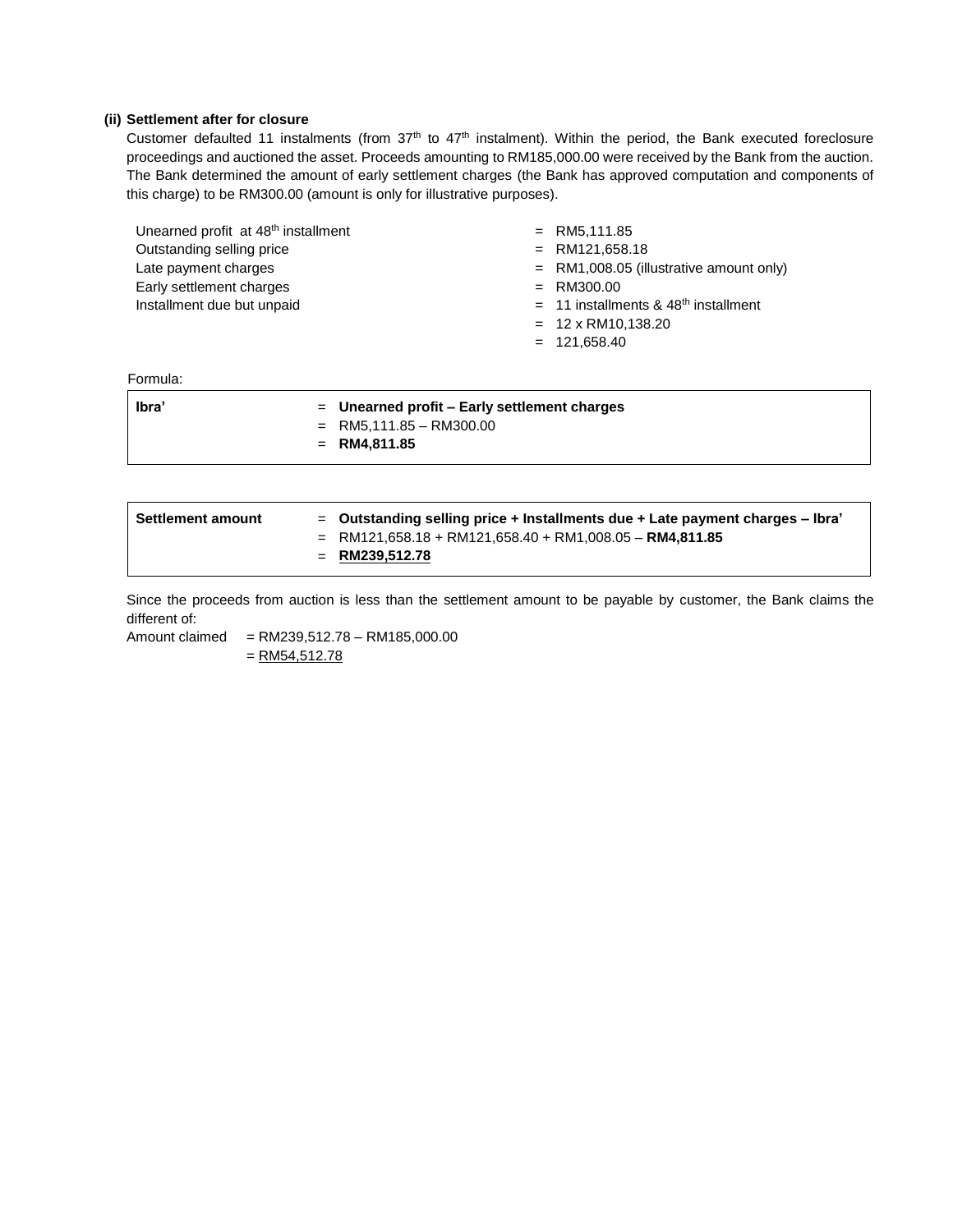**Illustration for flat rate financing**

Terms of the financing are as follows:

Selling Price Profit Rate (PR) Financing Period Principal Installment Mode

: RM599,999.99

- : 4.00%
- : 60 month (5 years)
- : RM500,000.00
- : Monthly

## **Illustrative Customised Payment Schedule for Flat Rate**

| Year 1 | No. | Date        | <b>Installment</b> | <b>PR</b> | <b>Profit</b><br>Payment | <b>Principal</b><br><b>Payment</b> | <b>Principal</b><br><b>Balance</b> | <b>Unearned</b><br>Profit | Outstanding<br><b>Selling Price</b> |
|--------|-----|-------------|--------------------|-----------|--------------------------|------------------------------------|------------------------------------|---------------------------|-------------------------------------|
|        | 0   |             |                    |           |                          |                                    | 500.000.00                         | 99.999.99                 | 599,999.99                          |
|        |     | 31-Jul-2019 | 10.000.00          | 4.00%     | 3.278.69                 | 6.721.31                           | 493.278.69                         | 96.721.30                 | 589.999.99                          |
|        |     | 30-Aug-2019 | 10.000.00          | 4.00%     | 3.224.04                 | 6.775.96                           | 486.502.73                         | 93.497.26                 | 579.999.99                          |
|        | 3   | 30-Sep-2019 | 10.000.00          | 4.00%     | 3.169.40                 | 6.830.60                           | 479.672.13                         | 90.327.86                 | 569.999.99                          |
|        | 4   | 30-Oct-2019 | 10.000.00          | 4.00%     | 3.114.75                 | 6.885.25                           | 472.786.88                         | 87.213.11                 | 559.999.99                          |
|        | 5   | 30-Nov-2019 | 10.000.00          | 4.00%     | 3.060.11                 | 6.939.89                           | 465.846.99                         | 84.153.00                 | 549.999.99                          |
|        | 6   | 30-Dec-2019 | 10.000.00          | 4.00%     | 3.005.46                 | 6.994.54                           | 458,852.45                         | 81.147.54                 | 539,999.99                          |
|        |     | 30-Jan-2020 | 10.000.00          | 4.00%     | 2.950.82                 | 7.049.18                           | 451.803.27                         | 78.196.72                 | 529,999.99                          |
|        | 48  | 30-Jun-2023 | 10.000.00          | 4.00%     | 710.38                   | 9.289.62                           | 115.737.71                         | 4.262.28                  | 119.999.99                          |
|        | 49  | 30-Jul-2023 | 10.000.00          | 4.00%     | 655.74                   | 9.344.26                           | 106.393.45                         | 3.606.54                  | 109.999.99                          |
|        | 50  | 30-Aug-2023 | 10.000.00          | 4.00%     | 601.09                   | 9.398.91                           | 96.994.54                          | 3,005.45                  | 99.999.99                           |
|        | 58  | 30-Apr-2024 | 10.000.00          | 4.00%     | 163.93                   | 9.836.07                           | 19.836.06                          | 163.93                    | 19,999.99                           |
| Year 5 | 59  | 30-May-2024 | 10.000.00          | 4.00%     | 109.29                   | 9.890.71                           | 9.945.35                           | 54.64                     | 9.999.99                            |
|        | 60  | 30-Jun-2024 | 9.999.99           | 4.00%     | 54.64                    | 9.945.35                           | 0.00                               | 0.00                      | 0.00                                |

*Disclaimer: This schedule indicates the ideal payment of installments by Customer. The values illustrated above may change according to a number of variables such as promptness of payments by Customer, different amount of disbursement and prepayments.*

### *Illustration on the application of formula*

### **(i) Early settlement of financing**

Customer approached the Bank for early settlement at the 48th installment through the means of refinancing. The early settlement charges are not imposed on the Customer. Extract of the payment schedule:

| Unearned profit                                            | $:$ RM4.262.28  |
|------------------------------------------------------------|-----------------|
| Outstanding selling price                                  | RM119.999.99    |
| Installment due but unpaid at 48 <sup>th</sup> installment | $:$ RM10,000.00 |
| Late payment charges                                       | RM0.00          |
| Early settlement charges                                   | RM0.00          |

Formula:

| lbra' at settlement | $=$ Unearned profit – Early settlement charges<br>$=$ RM4.262.28 - RM0.00 |
|---------------------|---------------------------------------------------------------------------|
|                     | $=$ RM4.262.28                                                            |

| <b>Settlement amount</b> | $=$ Outstanding selling price + Installments due + Late payment charges – Ibra' at<br>settlement |
|--------------------------|--------------------------------------------------------------------------------------------------|
|                          | $=$ RM119,999.99 + RM10,000.00 + RM0.00 - RM4,262.28<br>$=$ RM125,737.71                         |